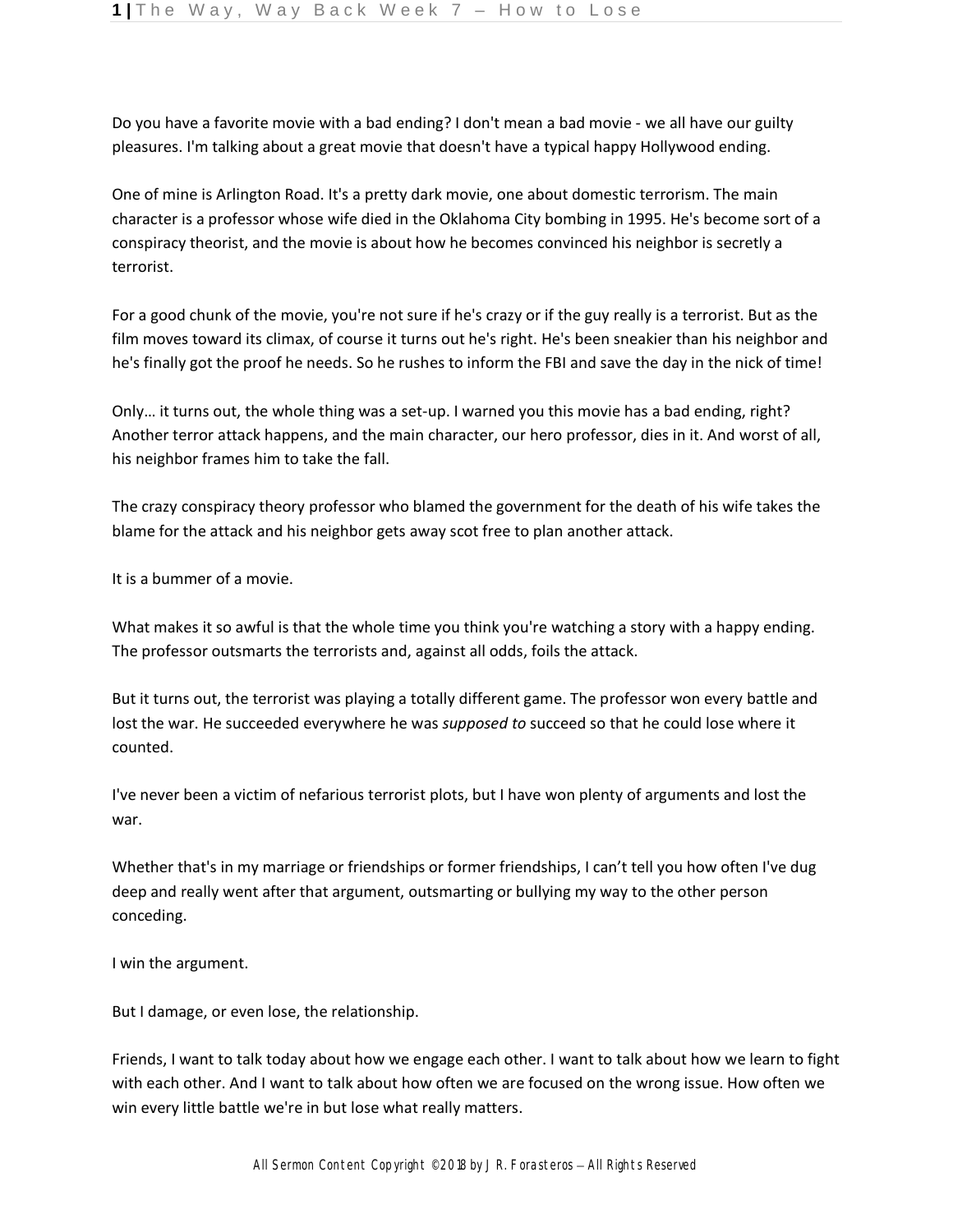And we're going to find the gentle, insistent voice of God, whispering at every turn for us to listen and find a better way to live and love.

## **Message**

Our summer series is called "The Way, Way Back". Hopefully that calls to mind summer vacations, road trips and fights over who got to ride in the way, way back of the station wagon. (I know, no one drives station wagons anymore because we got SUVs and convinced ourselves they're different.) This series is all about the things we learn when we're willing to leave home - aka our comfort zones.

We're in the book of Genesis, following the patriarchs and matriarchs of our faith as they follow God on road trips of their own. We first met Abraham, and then his son, Isaac. Last week, we met Isaac's twin boys, Esau and Jacob. We saw how Isaac's wife, Rebekah, did everything she could to follow God's commands, even when her husband ignored them.

The results, unfortunately, were catastrophic for the family. Jacob was forced to flee for his life, so his mother sent him to her brother, Laban. Last week, we saw Jacob at a rock bottom, alone, with nothing to his name.

[Scripture Slide] Turn with me to Genesis 29. We're going to be looking at the 20 years Jacob lived with Laban, so we're going to be working through a number of stories from Genesis 29-32.

This is one of those parts of the Bible where things get very strange. You should definitely take time this week to read through these stories. They're full of double-crosses and folk magic and more. It gets weird.

We're doing a high-level view so you can get a sense of who Jacob is. Remember that his name means "Deceiver". He's the sneaky kid. The one who tricked his brother out of his rightful blessing.

Now he's about to meet his uncle, and you're going to see that being sneaky is a family trait. It's going to start out nice, but pretty quickly becomes a contest between Jacob and Laban.

It's a question of which fox is the craftiest? Who can out-fox the other? And I want you to consider as we work our way through the saga of Jacob and Laban, whether it's possible that Jacob is winning every battle, but losing the war.

Let's begin where Jacob meets his future wife, Rachel, and then is introduced to his father-in-law to be. Everything begins well. Jacob comes across his wife at a well (just like how his dad met his mom!). And they hit it off right away:

Jacob kissed Rachel, and he wept aloud. He explained to Rachel that he was her cousin on her father's side—the son of her aunt Rebekah. So Rachel quickly ran and told her father, Laban.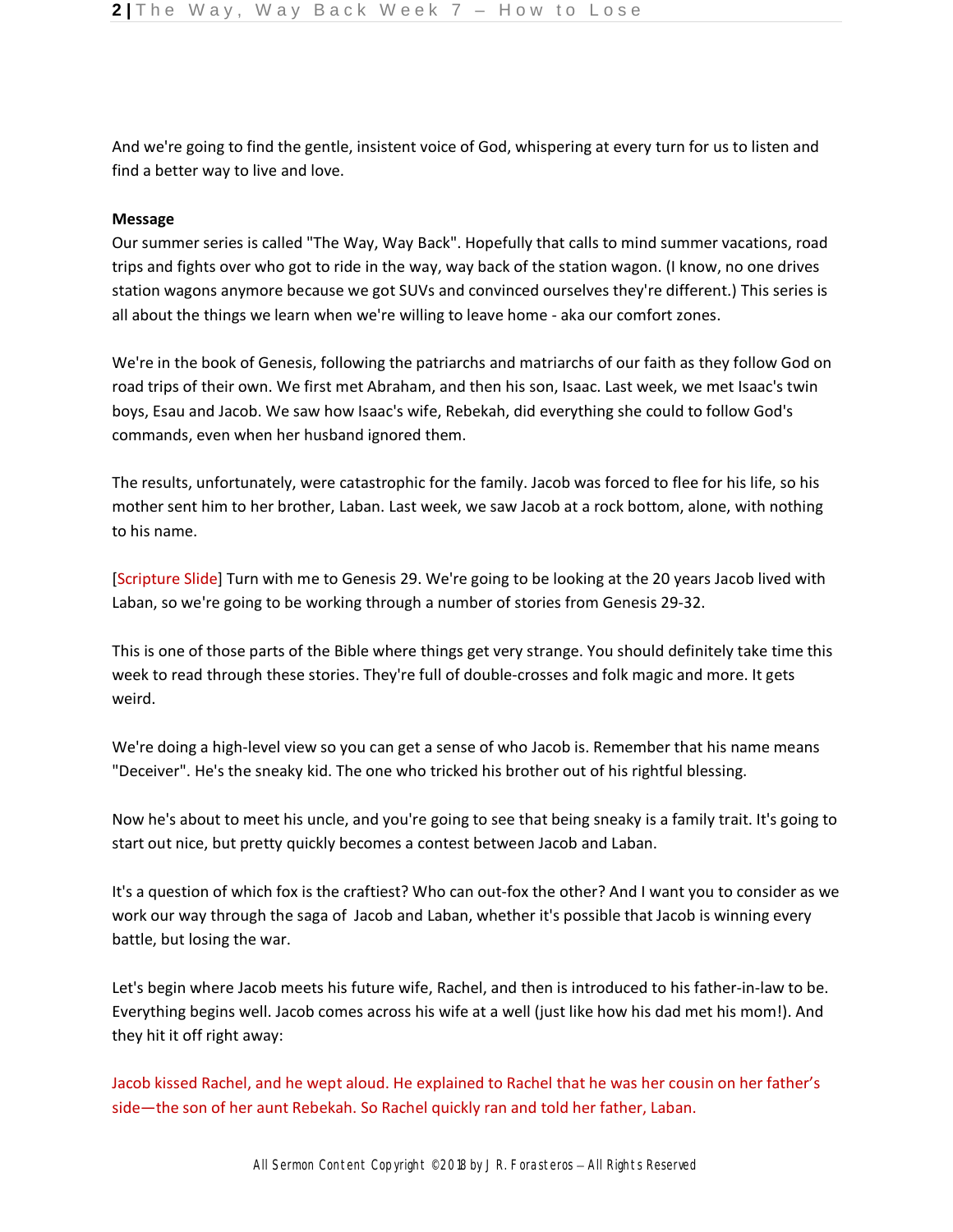As soon as Laban heard that his nephew Jacob had arrived, he ran out to meet him. He embraced and kissed him and brought him home. When Jacob had told him his story, Laban exclaimed, "You really are my own flesh and blood!" -- Genesis 29:11-14

Things are off to a good start! Laban invites Jacob into his home as one of his own. And Jacob asks to marry Rachel. Because Jacob had to flee from home, he shows up at his uncle's empty-handed. He doesn't have anything to offer as a dowry. So Laban agrees to let Jacob work for seven years in lieu of a dowry.

The seven years pass quickly for love-struck Jacob. And finally, the time comes:

Finally, the time came for him to marry her. "I have fulfilled my agreement," Jacob said to Laban. "Now give me my wife so I can sleep with her."

So Laban invited everyone in the neighborhood and prepared a wedding feast. But that night, when it was dark, Laban took Leah to Jacob, and he slept with her.

But when Jacob woke up in the morning—it was Leah! "What have you done to me?" Jacob raged at Laban. "I worked seven years for Rachel! Why have you tricked me?"

"It's not our custom here to marry off a younger daughter ahead of the firstborn," Laban replied. "But wait until the bridal week is over; then we'll give you Rachel, too—provided you promise to work another seven years for me." -- Genesis 29:21-27

Okay don't get hung up on the polygamy or marrying sisters who are both your cousin… those are all common practices in the ancient world. WE think it's super-weird, but they wouldn't have.

The weird part was the trick Laban played on Jacob, essentially extorting Jacob for seven more years of work. Jacob the Deceiver gets deceived. The swindler gets taken.

It's not just that Laban is a jerk. Jacob proves to be a master shepherd, and the flocks under his care are more numerous and healthy than any of Laban's other flocks. So Laban saw it as in his interests to keep Jacob in his employment as long as possible.

Seven more years pass, and as you can imagine, Jacob is ready to leave. It was common in the ancient world when you released someone from your service not to send them away empty handed. The idea was that they helped generate this wealth, so they were entitled to a significant part of it.

Jacob comes up with what seems to have been a fair deal. In modern terms, he says he'll take all the animals that show recessive traits - which are obviously rare. Laban agrees, but then the master trickster strikes again: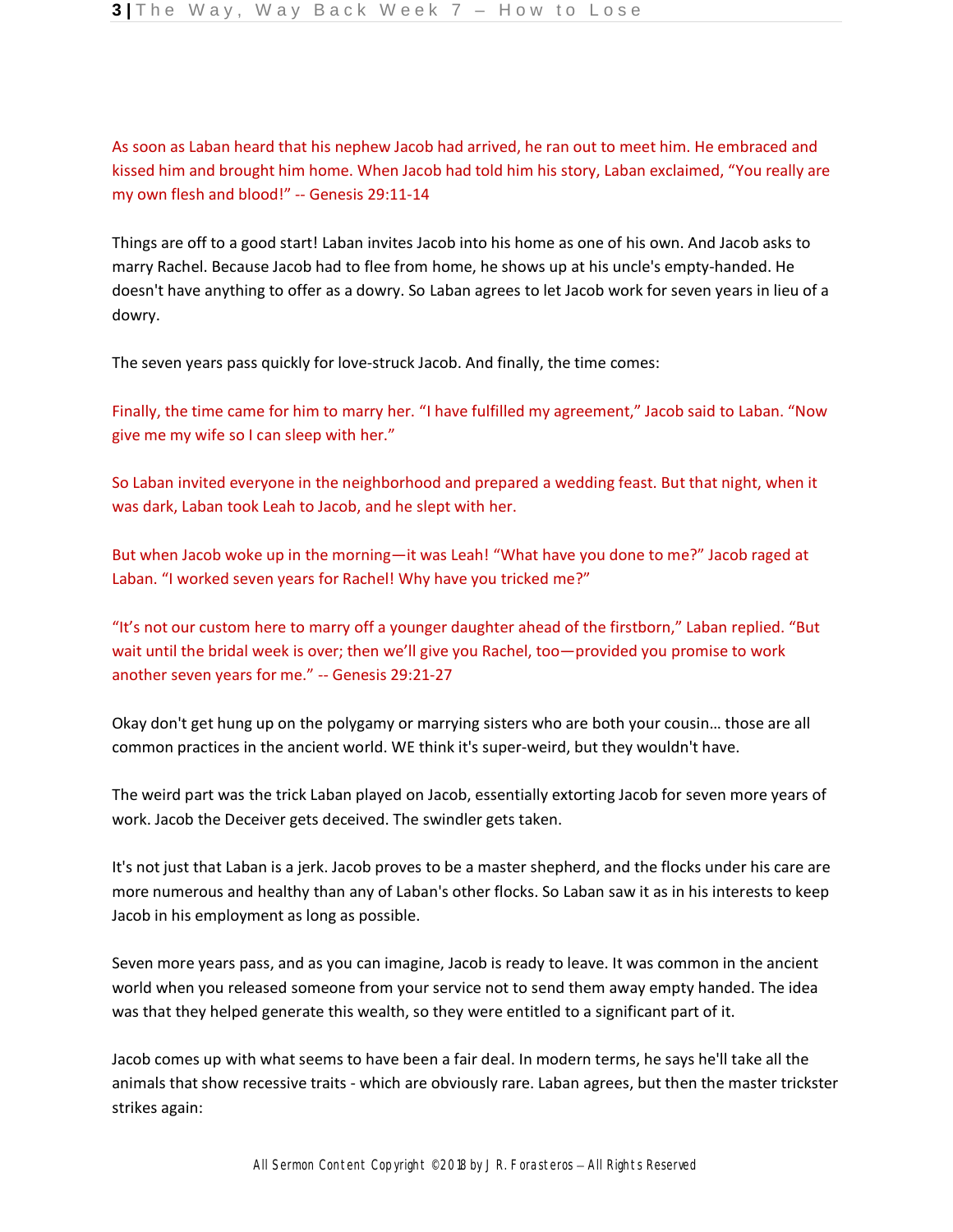Jacob replied, "Don't give me anything. Just do this one thing, and I'll continue to tend and watch over your flocks. Let me inspect your flocks today and remove all the sheep and goats that are speckled or spotted, along with all the black sheep. Give these to me as my wages. In the future, when you check on the animals you have given me as my wages, you'll see that I have been honest. If you find in my flock any goats without speckles or spots, or any sheep that are not black, you will know that I have stolen them from you."

"All right," Laban replied. "It will be as you say." But that very day Laban went out and removed the male goats that were streaked and spotted, all the female goats that were speckled and spotted or had white patches, and all the black sheep. He placed them in the care of his own sons, who took them a three-days' journey from where Jacob was. -- Genesis 30:31-36

Now this is one of those places that gets weird: Laban's goal is to make it financially impossible for Jacob to leave. But remember Jacob is a master shepherd. He spends the next several seasons breeding the animals such that the number of recessive-presenting animals grows enormously.

Once his flocks animals are numerous, Jacob convinces his wives it's time to leave. By now, Jacob has 12 children and a wealth of livestock. He's technically already gotten Laban's permission to leave, so they decide just to pack up and leave:

Jacob put his wives and children on camels, and he drove all his livestock in front of him. He packed all the belongings he had acquired in Paddan-aram and set out for the land of Canaan, where his father, Isaac, lived. At the time they left, Laban was some distance away, shearing his sheep. Rachel stole her father's household idols and took them with her. Jacob outwitted Laban the Aramean, for they set out secretly and never told Laban they were leaving. -- Genesis 31:17-20

This is where we find Jacob - he's on the run with his whole family and sizable wealth. It's easy to want to root for Jacob here - the young fox outfoxed the old fox. It feels like a great ending. Jacob won!

But the very next story reminds us that all is not as it seems. Because Jacob doesn't have anywhere left to go. He's out of family, which meant, in the ancient world, he was out of safe places to run. So Jacob decides to head back to Canaan, to the land that is technically his by birthright.

But his brother's still there. Esau - the guy who was ready to straight-up *murder* Jacob for stealing his birthright. And Jacob hasn't forgotten that. He sends messengers ahead to scout. Look at what happens:

After delivering the message, the messengers returned to Jacob and reported, "We met your brother, Esau, and he is already on his way to meet you—with an army of 400 men!" Jacob was terrified at the news. He divided his household, along with the flocks and herds and camels, into two groups. He thought, "If Esau meets one group and attacks it, perhaps the other group can escape." -- Genesis 32:6-8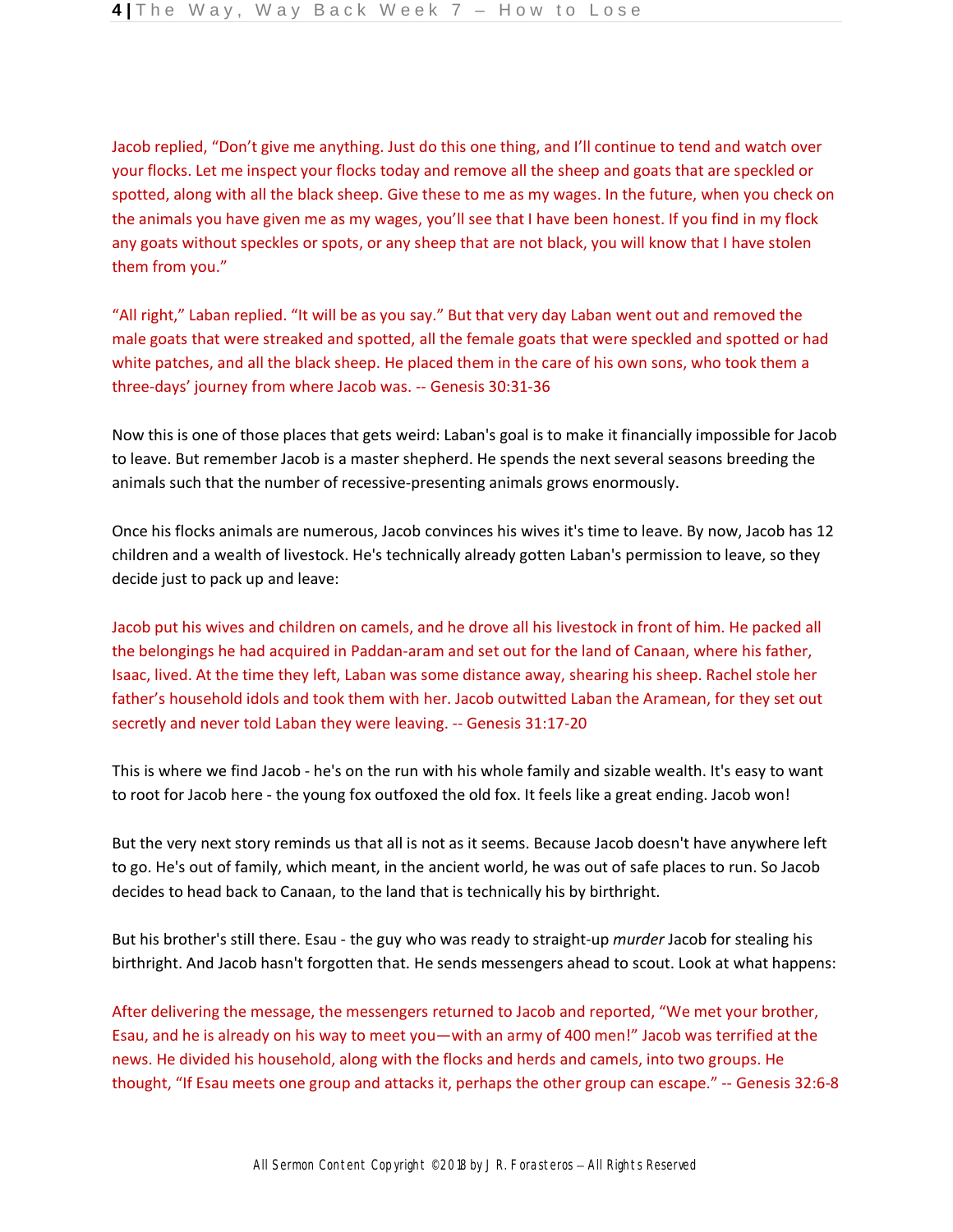So Jacob is on the run from his father-in-law and planning how to ensure at least some of his family survives when his brother annihilates him with an army.

On second thought, this doesn't sound much like a win for Jacob, does it?

He won the battle with Esau - he got his birthright. And he won the battle with Laban - he got away with his family and flocks.

But where has that gotten him? What does Jacob the trickster have to show for a life of deception and trickery? Nothing but fear and insecurity.

He won the battles and lost the war.

I want to stop here this week. If you know the story of Jacob, you know God remains faithful to him, to the promise God made to Jacob. Jacob's story isn't over.

But that's because of *God's* faithfulness, not Jacob's. So yes, there's a sermon where we celebrate God's faithfulness. That's next week.

But I don't want to skip past this Jacob, afraid and running for his life.

Because too often, we let God's grace excuse our sinful behavior. Too often, we act how we want and say a prayer to God to keep us safe. We blow up relationships and pray that God will pick up the pieces.

And let's remember that Jacob didn't come up with this deceptive behavior on his own. Remember, his grandfather Abraham routinely lied to people that his wife was his sister (and we skipped this story, but Isaac, Jacob's father, did the same). Jacob's mother, Rebekah, masterminded the stealing of Esau's birthright, and Laban the master trickster is *her* brother.

Jacob's deceptive nature is a family trait. But it's not one that has served his family well. He hasn't seen his parents in 20 years. His brother wants to kill him (as far as he knows). And he can't even reach out to his extended family because he burned all those bridges.

Do you have any of those family sins? Behaviors that run all through your family tree but have caused more pain than good? Maybe workaholism or anger or abuse. Maybe co-dependency or addiction.

Isn't there a better way?

God's grace isn't only good news for those who have blown things up. It's also good news for any of us who come from less-than-perfect families, any of us who win battles and lose wars. God wants to transform us into holy people, people who heal rather than destroy.